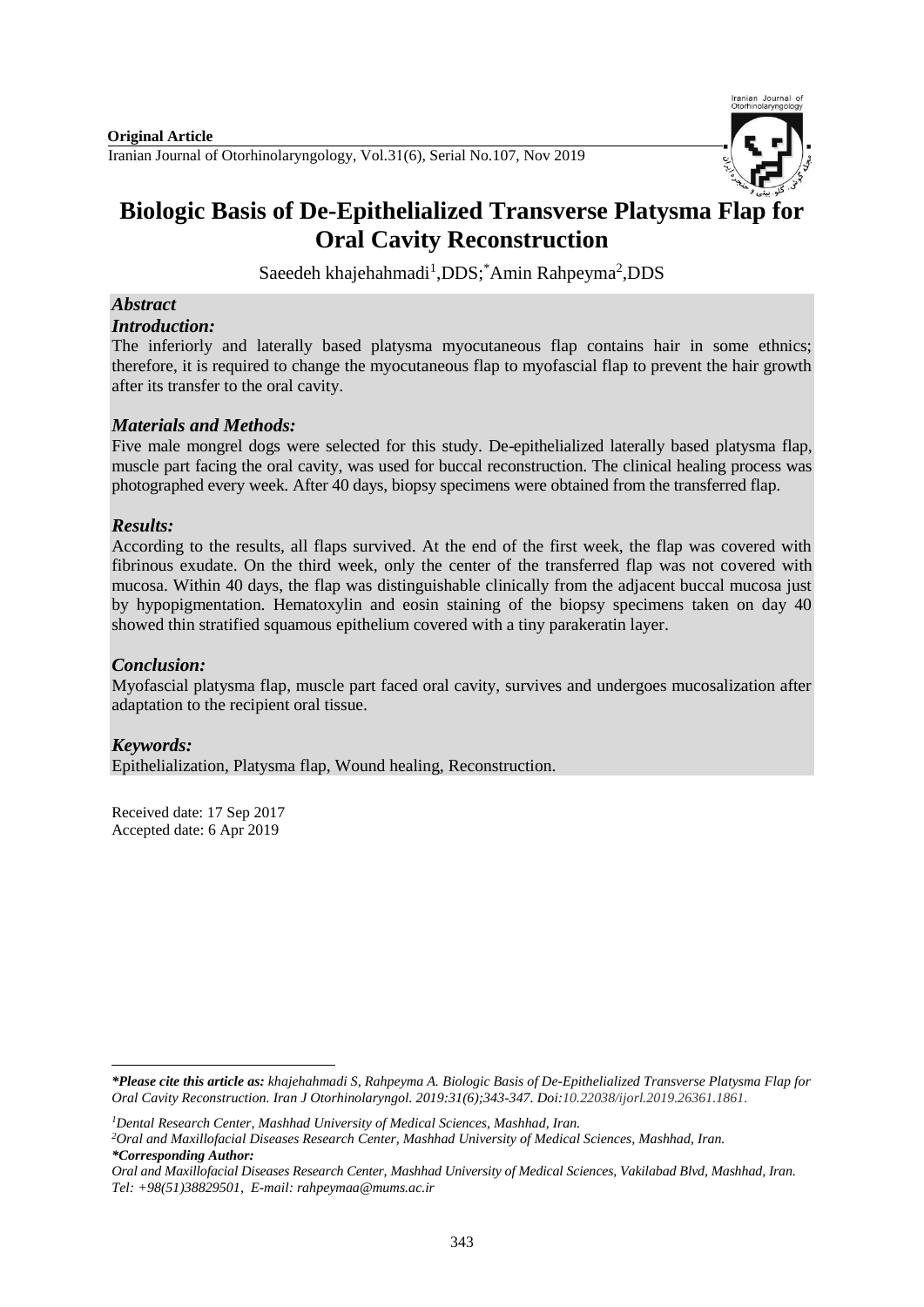#### *Introduction*

The platysma flap is thin and pliable; therefore, it is suitable for intraoral reconstruction (1). Superiorly based platysma flap includes the skin overlying clavicle and is useful to reconstruct the oral cavity (2). The skin in this region contains thin sparse hair follicles inducing no problem in oral cavity reconstruction. Myocutaneous inferiorly- and laterally-based platysma flap contains hair in some ethnics; therefore, it should be changed to myofascial variant in order to prevent the hair growth after being transferred to the oral cavity (3). Platysma myofascial flap is used for pharynx, laryngeal, esophagus, and oral cavity reconstruction as a cover flap (4-6). This flap can prevent Frey syndrome and depressive deformities after parotidectomy if used as interposition flap (7). Histologic changes after myofascial platysma flap, muscle part facing the oral cavity, have not evaluated yet.

#### *Materials and Methods*

#### *Preparation*

Five healthy male mongrel dogs aged 1.5-3 years and weighing 17-24 kg were selected for this study. This animal study was approved by the Ethics Committee of Mashhad University of Medical Sciences, Mashhad, Iran (No: 940691). Clinical and paraclinical examinations were performed to confirm the health status of the dogs. During the study, the dogs had free access to food and healthy water. Fourteen days before the initiation of this experimental study, the animals had time to adapt to their cage and diet.

They were subjected to vaccination and medication for parasitic infections. In this regard, each animal was premedicated with an intramuscular injection of 2 mg/kg xylazine hydrochloride (xylazine 2%, Alfasan International BV, Woerden, the Netherlands). General anesthesia was begun with ketamine (10 mg/kg) and diazepam (0.5 mg/kg) and maintained throughout the surgery.

# *Surgical technique*

Under general anesthesia and after prep and drape, the skin below the inferior mandibular border was shaved. The skin island flap with the dimensions of  $2\times 5$  cm was designed in the submental region while the leading edge of the

given flap was extended to the midline. Supraplatysmal dissection was performed with a sharp surgical blade from the flap leading edge posteriorly. The flap was elevated from medial to lateral direction, below the platysma muscle and underlying the fascia.

After flap harvesting, the skin was removed in the subdermal tissue, beneath the hair follicles by means of a sharp scalpel, and finally, the donor site was sutured. The flap was brought to the oral cavity by tunneling and adapted to the intentionally created mucosal defect (deep to the buccinator muscle) in the buccal region while the platysma muscle left bare and exposed in the oral cavity.

Immediately after the surgery, the animals were placed on a pureed food diet for 2 weeks. The clinical healing process was photographed every week. After 40 days, biopsy specimens were obtained from the transferred flap, and then fixed in 10% formalin. The specimens were processed for routine hematoxylin and eosin staining. Incisional biopsy technique was used to prevent the need to sacrifice the animals. Five dogs were chosen to provide an adequate amount of tissue. It should be mentioned that phylogenetically, platysma muscle in human is equivalent to the panniculus carnosus muscle in dogs. For simplicity, the platysma muscle term was used interchangeably in this article.

# *Results*

#### *Clinical assessment*

All flaps survived, and no infection or dehiscence was observed in the clinical examination of the donor skin. Possible surgical complications are flap necrosis and orocutaneous fistula.

Within the first week, the flap was covered with fibrin exudate, and then by fleshy tissue during the next two weeks. At the end of the third week, only the center of the transferred flap was not covered with mucosa. In addition, 40 days postoperatively, the surface of the flap was covered with mucosa but could be distinguished from the adjacent intact buccal mucosa because of its color difference (Fig.1). There was no clinical sign of fibrosis in the buccal pouch. The results were similar for all five samples.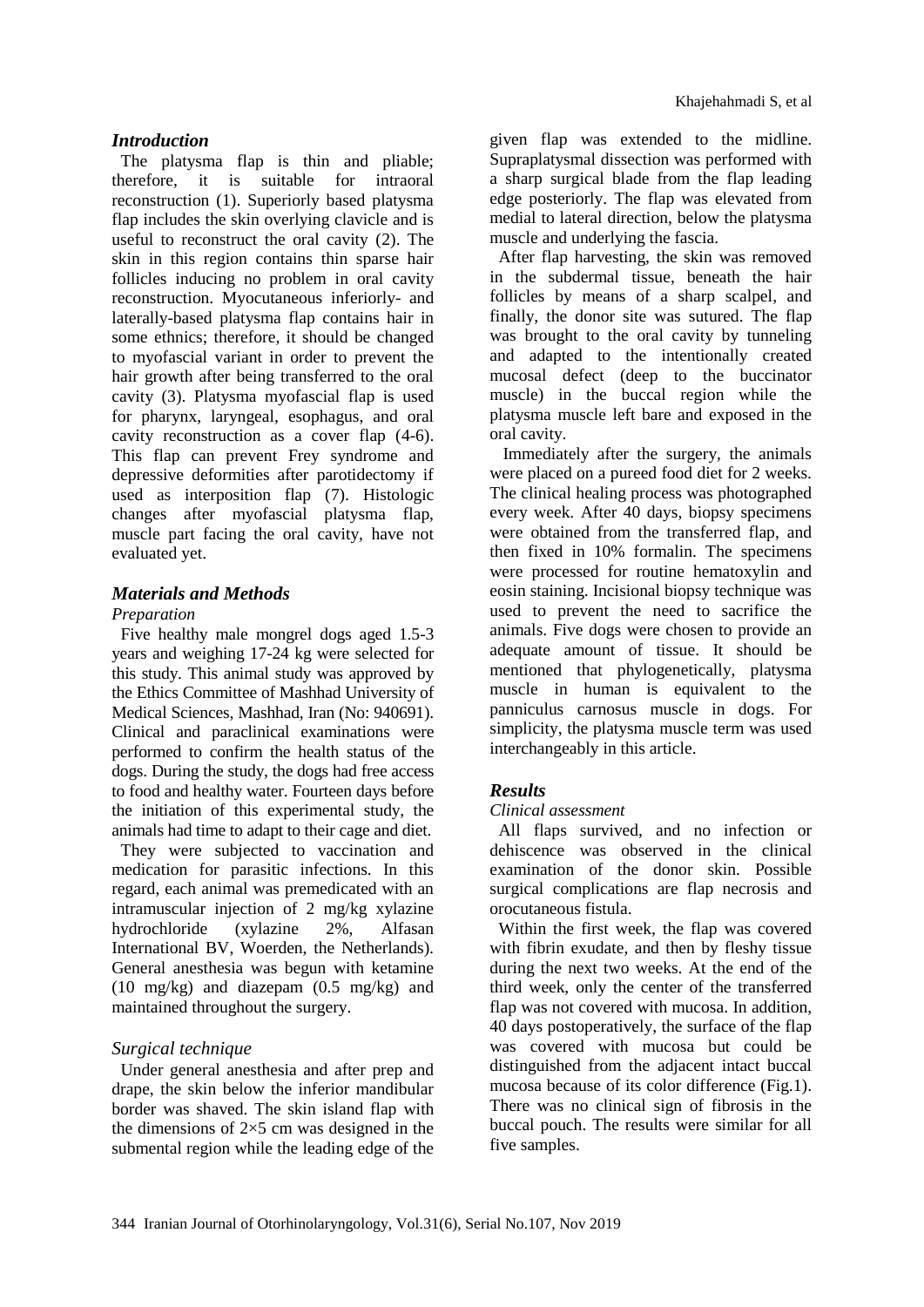#### De-Epithelialized Transverse Platysma Flap



**Fig 1: a**) De-epithelialized platysma flap, **b**) flap adaptation to recipient bed, muscle part facing the oral cavity, **c**) a photograph taken a week after operation, **d**) presentation of hypopigmentation 40 days postoperation

#### *Histologic assessment*

Hematoxylin and eosin staining of the biopsy specimens taken on day 40 showed thin stratified squamous epithelium, covered with a thin parakeratin layer. The boundary between the epithelialized flap and surrounding buccal mucosa was not distinguishable microscopically in the epithelial component (Fig.2). The platysma muscle in the flap side and minor salivary glands, lateral to the buccinator muscle in the adjacent buccal mucosa, were two distinguishing histologic landmarks in the connective tissue.



**Fig 2:** a) Thin parakeratinized epithelium with small rete pegs covering the flap surface (Platysma muscle fibers are present beneath the epithelium;  $H-E \times 200$ , b) histologic view of the buccal mucosa of the dog (Parakeratotic epithelium, broad rete pegs, buccinator muscle and minor salivary glands;  $H-E \times 40$ ).

#### *Discussion*

Myocutaneous flaps replace the lost oral mucosa with the skin. It is not an ideal reconstruction because it does not replace like with like; however, it is an acceptable method (8). Nonetheless, if the hairs are transferred to the oral cavity, they bother the patient; therefore, this issue should be given special attention. Laser epilation and second surgery to remove the hair are two solutions for this problem; however, there is also a preventive method, namely the de-epithelization of myocutaneous flap [\(9](#page-4-0)[,10\)](#page-4-1).

Pedicled muscle flaps, including temporal, sternomastoid, masseter, and free muscle flaps (e.g., serratus anterior and latismus dorsi), and myofascial pedicled flap (e.g., temporoparietal, radial forearm, and dorsal thoracic fascia free flaps) undergo secondary epithelialization when exposed to the oral cavity environment but with different contracture patterns. The naked muscle flaps are prone to severe contracture; however, myofascial flaps are healed with less wound contraction [\(11](#page-4-2)[,12\)](#page-4-3). Myocutaneous flaps are commonly used for oral cavity reconstruction. The skin is not mandatory for the survival of myocutaneous flaps (13). Skin exclusion is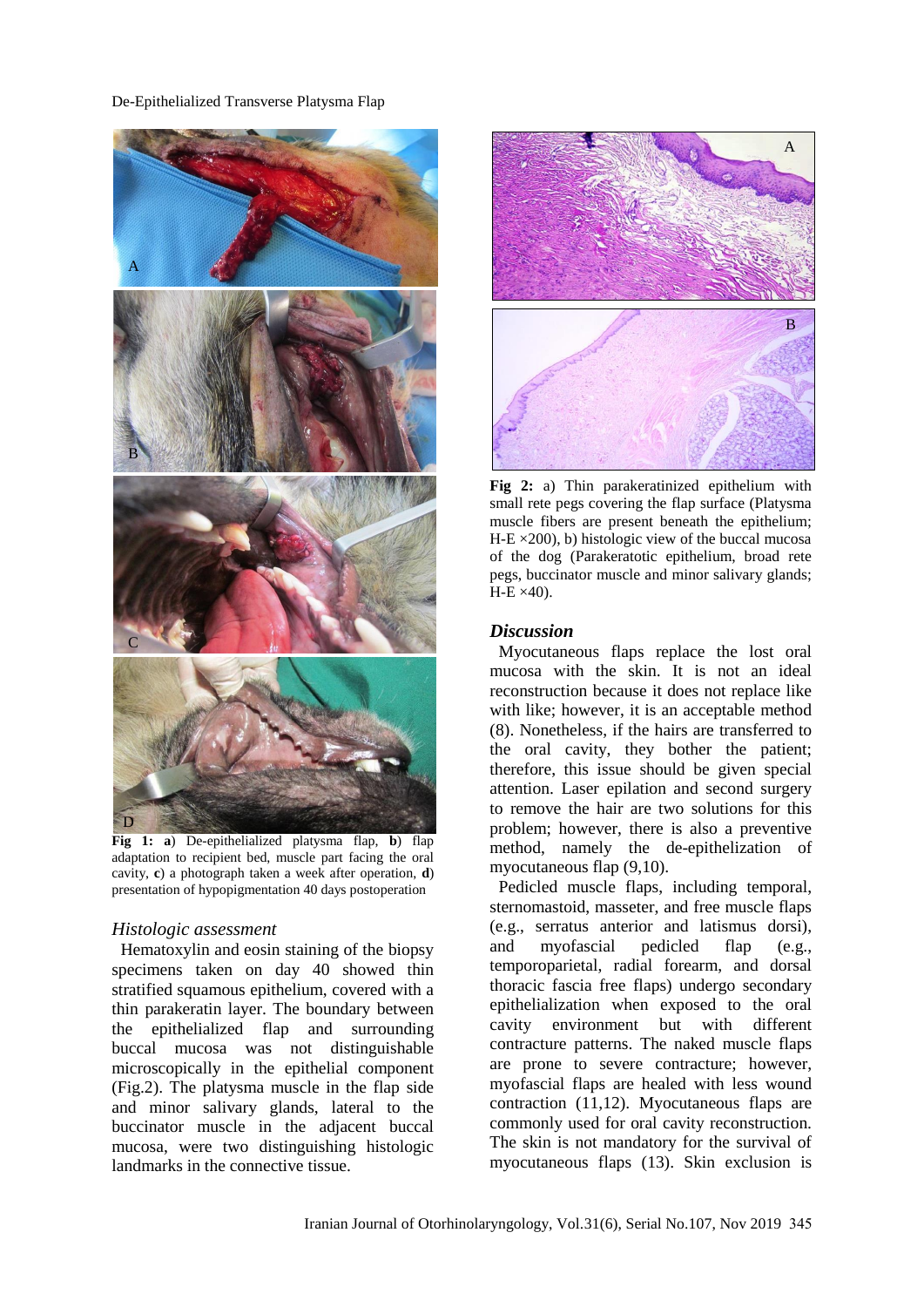mainly performed for removing the hairs. Nevertheless, other reasons accounting for this measure are debulking, eliminating black pigment, reducing complication rate at the donor sites, dead space filling, and correcting contour (14-17).

Generally, in the oral cavity, de-epithelialized flaps undergo three nonseparated steps, namely inflammation, granulation tissue formation, and epithelialization, before complete epithelialization (18). Hair problems are of utmost importance in the flaps that use the skin from the submentum in the ethnics with heavy beards. This region is the skin paddle of submental and laterally (transverse) based platysma flaps.

Other myocutaneous flaps, such as pectoralis major, deltopectoral, sternocleidomastoid, and infrahyoid, include hairless skin or skin with sparse hair for intraoral reconstruction. Prevention of hair growth in platysma flaps was attempted by dermatome in previous studies. However, this technique was not effective in the prevention of hair growth [\(19](#page-4-4)[,20\)](#page-4-5). This failure can be explained by the fact that hair follicle cells are still transferred by this myodermal flap.

Full-thickness de-epithelialization of the flap by a scalpel could solve this problem as shown in this experiment. Platysma is a thin muscle located in the outer part of the superficial layer of the cervical fascia. If during the flap de-epithelialization of the platysma myocutaneous flap, this muscle is exposed, then myofascial flap is an appropriate term. On the other hand, if the dermal and fatty tissue remains over the platysma muscle after de-epithelialization, the myodermal flap is a more accurate term.

It is obvious that myodermal platysma flap is a little bit thicker than platysma myofascial flap. It is recommended that the fascial surface of the myofascial flaps be exposed to the oral cavity since it is believed that fascial surface protects the underlying muscle against infection (21). Platysma flaps have a randompattern blood supply and if insisting on this rule (fascial surface up) needs to flap base twisting or torsion, it should be ignored, and the muscle surface could be sutured to mucosal edges to prevent pedicle twisting. It is anticipated that after deep de-epithelialization, hair follicles do not transfer to the oral cavity with flap transposition.

Surgeon cannot be sure that the plan of dissection is uniform and under the hair follicles during the de-epithelialization process and some hair follicle regrowth is anticipated. If these hair shafts face the recipient bed, then infection is the result. For this reason, the authors of this article preferred platysma myofascial flap for the oral cavity while the muscle part is prepared for mucosalization. In this case, the hair regrowth can be managed easily.

Angiographic studies have shown that platysma flaps are myofascial rather than myocutaneous (22). The present study facilitated the explanation of the biologic basis of this flap, when used for oral cavity reconstruction after de-epithelialization. Hypopigmentation of the reconstructed buccal mucosa in this study comes from the fact that the migration of epithelial basal cells over the granulated myofascial flap is the mechanism of mucosalization and occurs early, while melanocyte migration is a late event (23).

Another lesson learned from this study was that it is not necessary to cover this flap with mucosa, skin grafts, or membranes because de-epithelialized surface acts as a biologic guide for epithelial migration after granulation tissue formation.

# *Conclusion*

As the findings indicated, the myofascial platysma flap, muscle part faced the oral cavity, survives and undergoes mucosalization after adaptation to the recipient oral tissue.

# *Acknowledgements*

This study is approved by the Institutional Ethics Committee (No: 940691).

#### *References*

**1.** Wada T, Nakatani K, Hiraishi Y, Negoro K, Iwagami Y, Fujita S. Usefulness of myofascial flap without skin in contemporary oral and maxillofacial reconstruction. J Oral Maxillofac Surg 2011; 69(6): 1815-25.

**2.** Tessier P, Matthews DC, Kamerer D Jr, Ciminello FS, Gargano F, Wolfe SA.Platysma-based myocutaneous clavicular island flap for intraoral reconstruction. Ann Plast Surg 2011;67(6):S55-69.